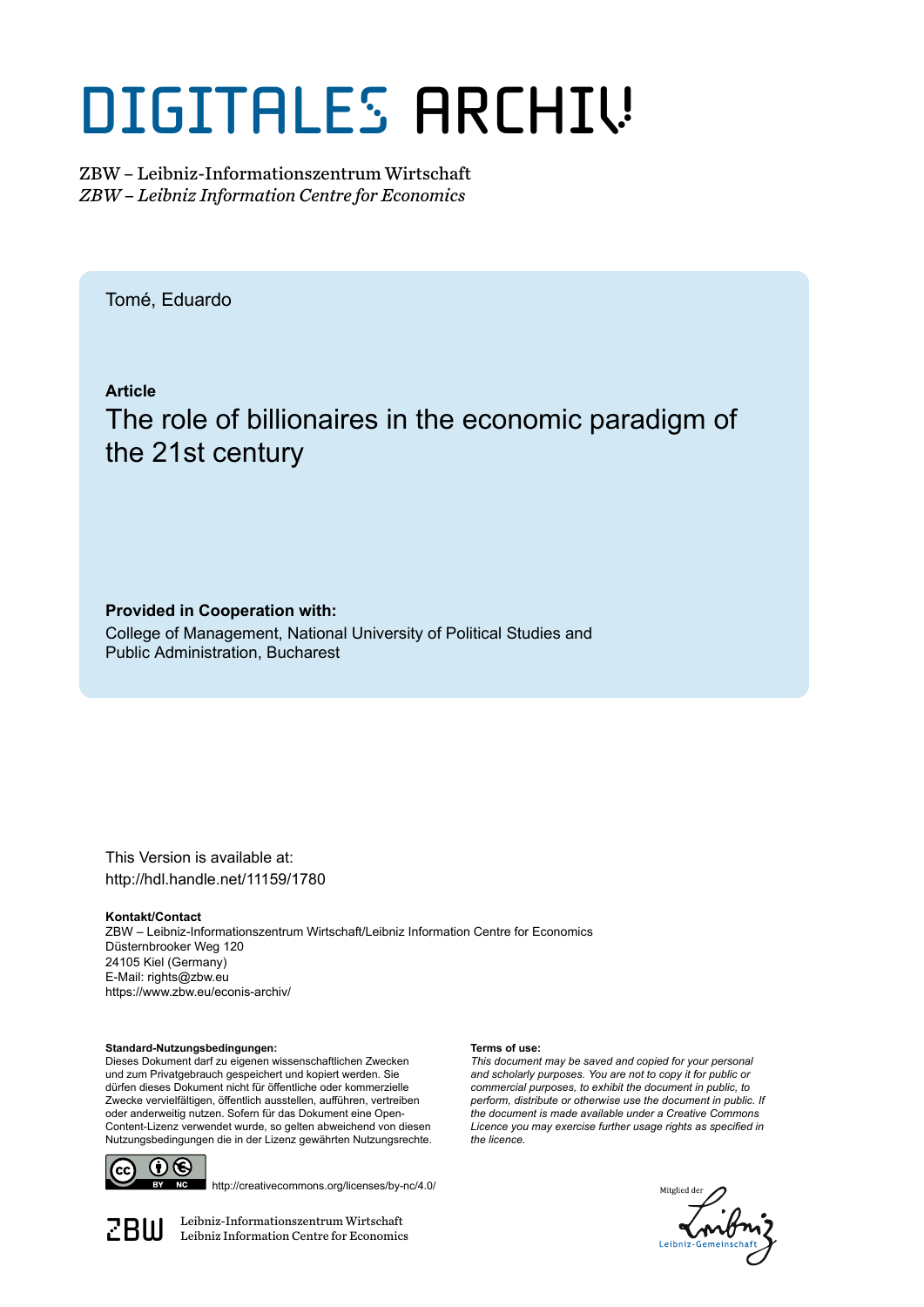# **The Role of Billionaires in the Economic Paradigm of the 21st Century**

### **Eduardo TOMÉ**

*Universidade Europeia de Lisboa 53 Correia St., 1500-210 Lisboa, PT eduardo.tome@universidadeeuropeia.pt*

*Abstract. The purpose of this paper is to analyses the importance of billionaires in the economy of the 21st century. We assume that rich people and organizations existed since civilization exists, but billionaires are a different phenomenon and they appear within a very specific context. This paper analyses the cause of the existence of billionaires and also discusses some consequences of that existence. The methodology of the paper is basically a search of data and information online coupled with reasoning about the topic. We conclude that, quite crucially, billionaires are a distinctive feature of the economy of the 21st century, both by the facts which cause them and the consequences that derive from the billionaires' existence. Moreover, all those causes and consequences thrive and are related to the knowledge economy. The study is original because even if the top 1% persons have been studied recently, no systematic analysis of causes and effects of billionaires nor the relation with the knowledge economy has been done. The conclusions of the paper matter for politicians, analysts, the billionaires themselves, and all those that live in the knowledge economy. The paper is a limited effort but it defines decisive questions for the world's future.* 

*Keywords. billionaires, knowledge economy.*

### **Introduction**

Being rich is not a sin. We do not have anything against rich people. Since long ago we found and read a very interesting paper on them (Rosen, 1986). But we have to confess that in the last ten years we become more and more interested in the phenomena of billionaires. Media frenzy and availability of information helped. Ordinary people like us are every day bombarded with news about the incredible wealth of company owners like Bill Gates (Forbes, 2017a) or the astronomic wage of footballers like Neymar (The Guardian, 2017a), or the amazing bonuses paid by banks (The Guardian, 2009). After the fall of communism in Russia, we witnessed the arrival at power position of a new class of oligarchs with very close relations to the power (Sinelschilova, 2017). And, in more recent years, the word was taken by surprise when Mr. Donald Trump, himself a billionaire, become President of the United States, the most important nation in the world (Forbes, 2017b).

All these movement, that we perceived instinctively as a raise of the importance of very rich people (let us called them millionaires) or extremely rich people (let us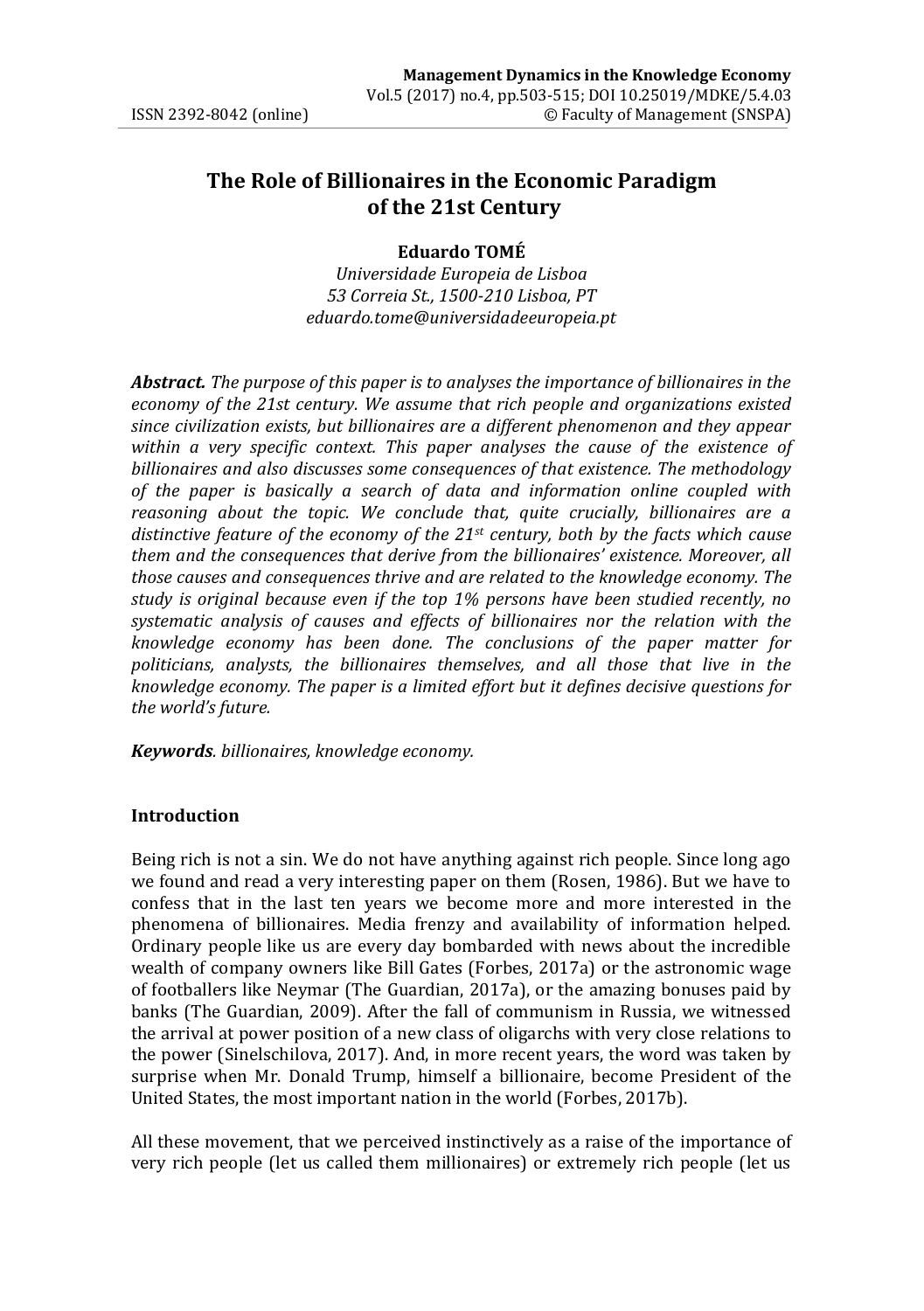call them billionaires) occurred in the context of the transformation of the world from a situation (which reached its peak in the seventies of the last century, already almost 50 years ago, time passes fast) and was industry based, with around 100 countries, bipolar (the USA versus the USSR), with some free trade but not that much, dominated almost exclusively by oil and gasoil consumers automobiles (Fourastié, 1979), to a situation (which is the current status but it is also ongoing), which is knowledge driven and service based, with around 200 countries, multipolar (with ten major players, namely, the USA, Japan, the EU, the BRICS, and the MENA region) with a big tendency to globalization, and in which clean non-oil energies be them nuclear, electric or sun energy have a much bigger influence. Also, the technology and the communication evolved from telex to internet and from phones to digital age. The two situations are shown in Table 1.

| <b>Topic</b>        | <b>Around 1970s</b> | <b>Nowadays and near</b><br>future |
|---------------------|---------------------|------------------------------------|
| Economic base       | Industry            | Services                           |
| Human factor        | <b>Skills</b>       | Knowledge                          |
| Number of countries | 100s                | 200s                               |
| Leaders             | USA and USSR        | USA, Japan, EU, BRICS,             |
|                     |                     | <b>MENA</b>                        |
| Trade               | WT0 based           | Free movement Free                 |
|                     |                     | movement of people,                |
|                     |                     | capital, goods, and                |
|                     |                     | services. Also Intellectual        |
|                     |                     | Property                           |
| Cars                | Oil                 | Becoming electric                  |
| Energy              | Oil                 | Electric, nuclear, sun             |

### *Table 1. 1970s versus 2020*

It is within this changed environment that the billionaires emerged as a social, economic, financial and political power. Therefore, and in this context, we explore three main questions:

- a) What is the role of billionaires in the economy of the  $21<sup>st</sup>$  century?
- b) What are the causes of the existence of billionaires?
- c) What are the consequences of the existence of billionaires?

All the work to answer these questions will be done in the scope of the management field and within the idea about the role of management in the economic paradigm of the  $21<sup>st</sup>$  century; in this paper, we will analyses the case of billionaires who, it happens are a type of managers.

In order to answer questions a) b) and c) just mentioned this paper will be divided into four following sections. In the first section, we present some basic data on billionaires to answer the first research question. In the second section, a literature review of the main concepts and the main theories that apply to billionaires is presented, in order to answer the second research question. In the third section, we discuss the influence of billionaires to answer the third question. In the fourth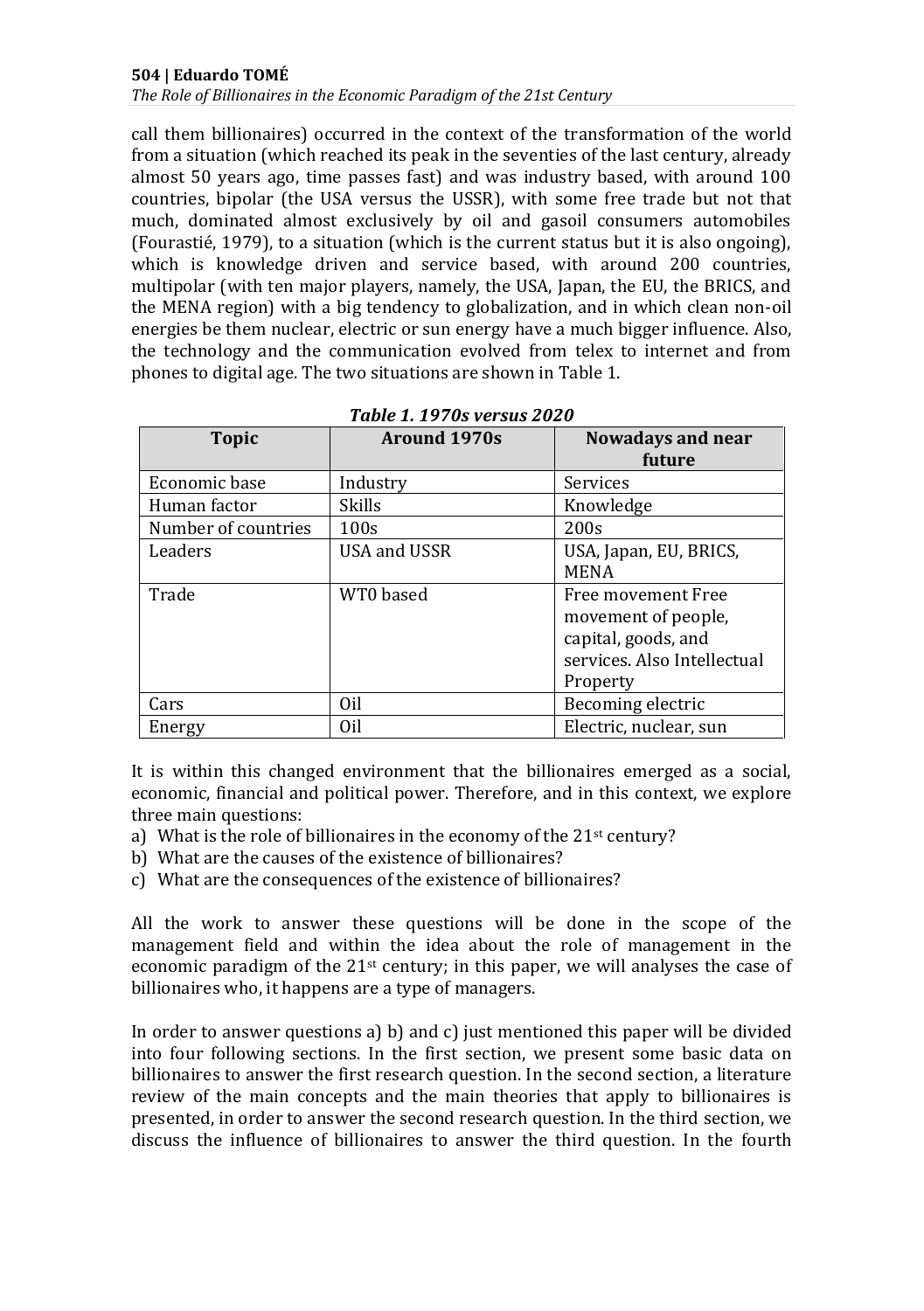section, we present the paper's conclusions and indicate ideas for future research following the paper.

### **Basic data – Who are and what to billionaires do?**

### *Concepts: billionaires and millionaires*

A millionaire is someone whose net wealth is of more than 1 million dollars in a moment of time (Sunday Times, 2016). A billionaire is someone who has a net wealth of more than one thousand million dollars in a given moment of time (Forbes, 2016).

Wealth is not income; wealth is a stock. Income is a flux income as other fluxes increases or decreases wealth (Frank, 2005). Wealth is defined as Human or Non-Human (Frank, 2005). Human Wealth (HW) is generated by work; Intangible assets are becoming increasingly more important in this context as we will see during the analysis. Non-Human Wealth (NHW) derives from the ownership of tangible assets like cars, houses, paintings, bonds or gold.

### *What is the role of billionaires in the economy of the 21st century?*

In the old days of the mid-20th century, being a millionaire was a synonym of affluence. But today, the scale of wealth is steeper, and the real wealthy persons are billionaires. In fact, the average per capita income in Power Purchase Parities (PPP) in the world in 2016 was of 16136 dollars (World Bank, 2016), and more than four fifths of the Humanity lives with less than that.

In consequence, only a small percentage of people can have a wealth over 1 million dollars. Estimates consider that only 14.6 million people were actually millionaires in 2014 (Capgemini, 2014) meaning that 1 in 500 people are millionaires. Of those 4.3 million are from the USA, so 1 in 80 in the country.

The group of billionaires is much smaller, being composed by only 2043 individuals in 2017 (Forbes, 2017a); the combined wealth of those individuals is of 7.7 trillion dollars, which compares with the world GDP in 2016 of 75.3 trillion as calculated by the World Bank (World Bank, 2016). In 1987 the number was only 140, and their combined wealth 295 billion (Forbes, 2017a).

Oxfam famously calculated that the 62 persons (53 men and 9 women) had as much wealth as the bottom half of the population in 2015: 1.76 trillion (Oxfam, 2016), Lately it was claimed that 8 men own much wealth as half of the world (Oxfam, 2017). A description of the eight people is made in Table 2.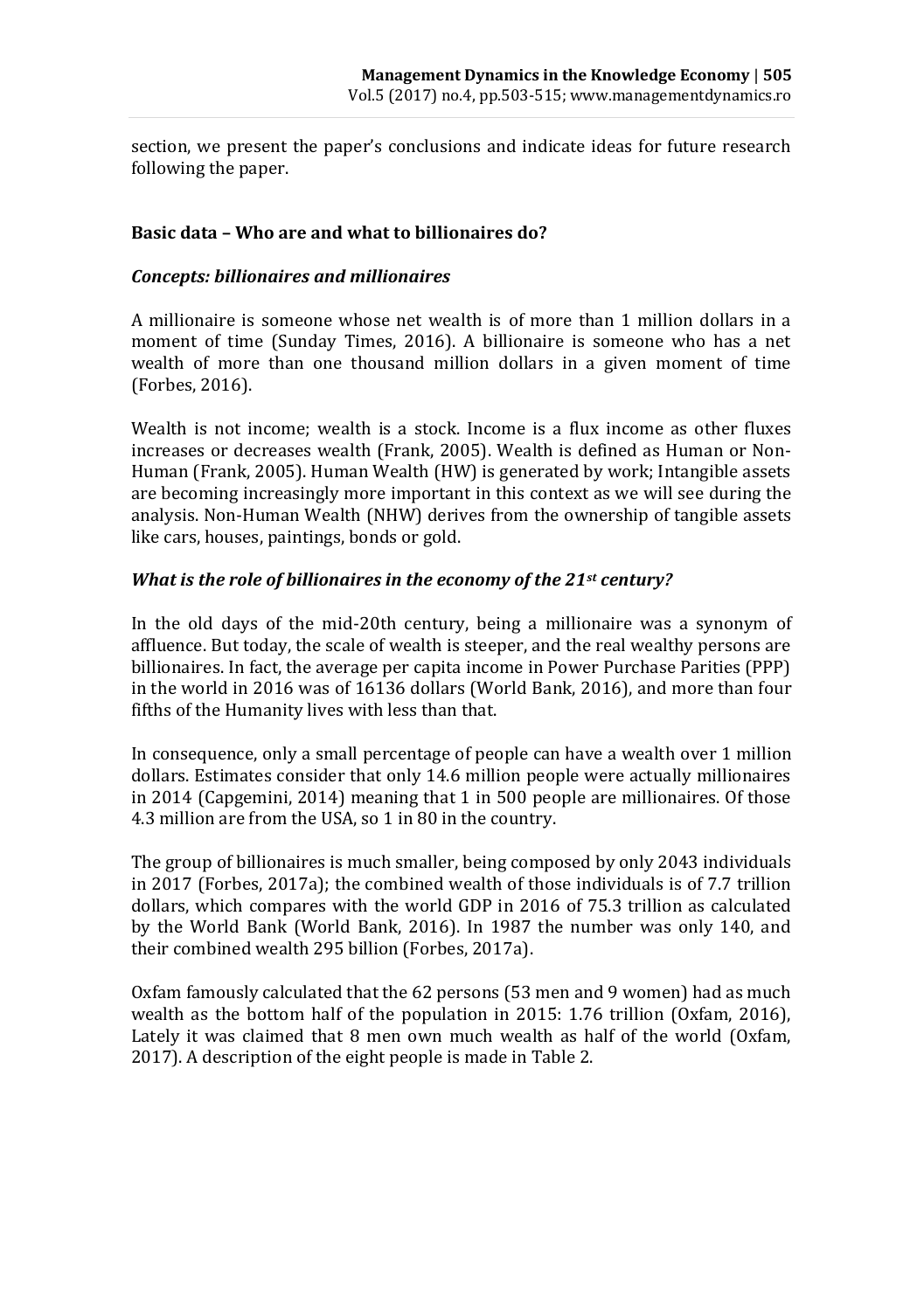| (Oxfam, 2017; World Bank, 2016) |               |                |                  |  |
|---------------------------------|---------------|----------------|------------------|--|
| <b>Name</b>                     | Company       | <b>Country</b> | Net worth        |  |
| <b>Bill Gates</b>               | Microsoft     | <b>USA</b>     | 75               |  |
| Amancio Ortega                  | Inditex, Zara | Spain          | 67               |  |
| Warren Buffet                   | Kmart         | <b>USA</b>     | 61               |  |
| Carlos Slim Helu                | Grupo Carso   | Mexico         | 50               |  |
| Jeff Bezos                      | Amazon        | <b>USA</b>     | 45               |  |
| Mark Zuckerberg                 | Facebook      | <b>USA</b>     | 45               |  |
| Larry Ellison                   | Oracle        | <b>USA</b>     | 44               |  |
| Michael Bloomberg               | Bloomberg     | <b>USA</b>     | 40               |  |
|                                 |               |                | Sum: 427 million |  |

# *Table 2. The world richest billionaires 2016*

How can we explain those figures? Most of the wealth of billionaires derives from the ownership of assets, and those assets relate to the ownership of companies. Those companies are multinationals. The wealth of millionaires may derive from several factors: ownership of relatively small companies, ownership of financial assets or property, brand image or even luck.

We will explain the ideas related to their causes more in detail in the next section.

### **Literature review. What causes billionaires?**

In this subsection, we will analyze the phenomena of billionaires and millionaires with the lens of the History of Economic Thought, Microeconomics, Societal facts, and finally Intangibles as specifically, Intellectual Capital, Human Resources and Knowledge Management.

### *History of economic thought*

The existence of very rich people was explained by various schools of thought that highlighted the course of the Economic Science:

a) The classical authors, from the liberal school (Marshall, 1890; Mill, 1848; Smith, 1977), explained the existence of enormously wealthy people by the possession of lucrative assets. Therefore, landlords and company owners would be very affluent if the land and the company they would possess was very productive. The basis of the affluence was basically tangible – land, tools, machines.

b) The Marxist analysis of the Capitalist world (Marx, 2008), in which the company would appropriate the profit surplus from the labor force, was in itself a way of explaining the existence of the very rich. The difference between Marx and the other Classical economists was that Marx doubted that the Capitalist would pay the workers what was fair, particularly if they were very productive; therefore, for Marx the rich were the product of capitalism, the epitome of the ruling class; quite crucially Marx predicted that the very rich would be defeated by the labor class, by the means of the Socialist Revolution made by the Communist Party. Therefore, Marx, maybe more than other classical authors, was very concerned with the ancestors of the billionaires and would probably be very interested in the phenomena of "billionarism" if he were to be alive today.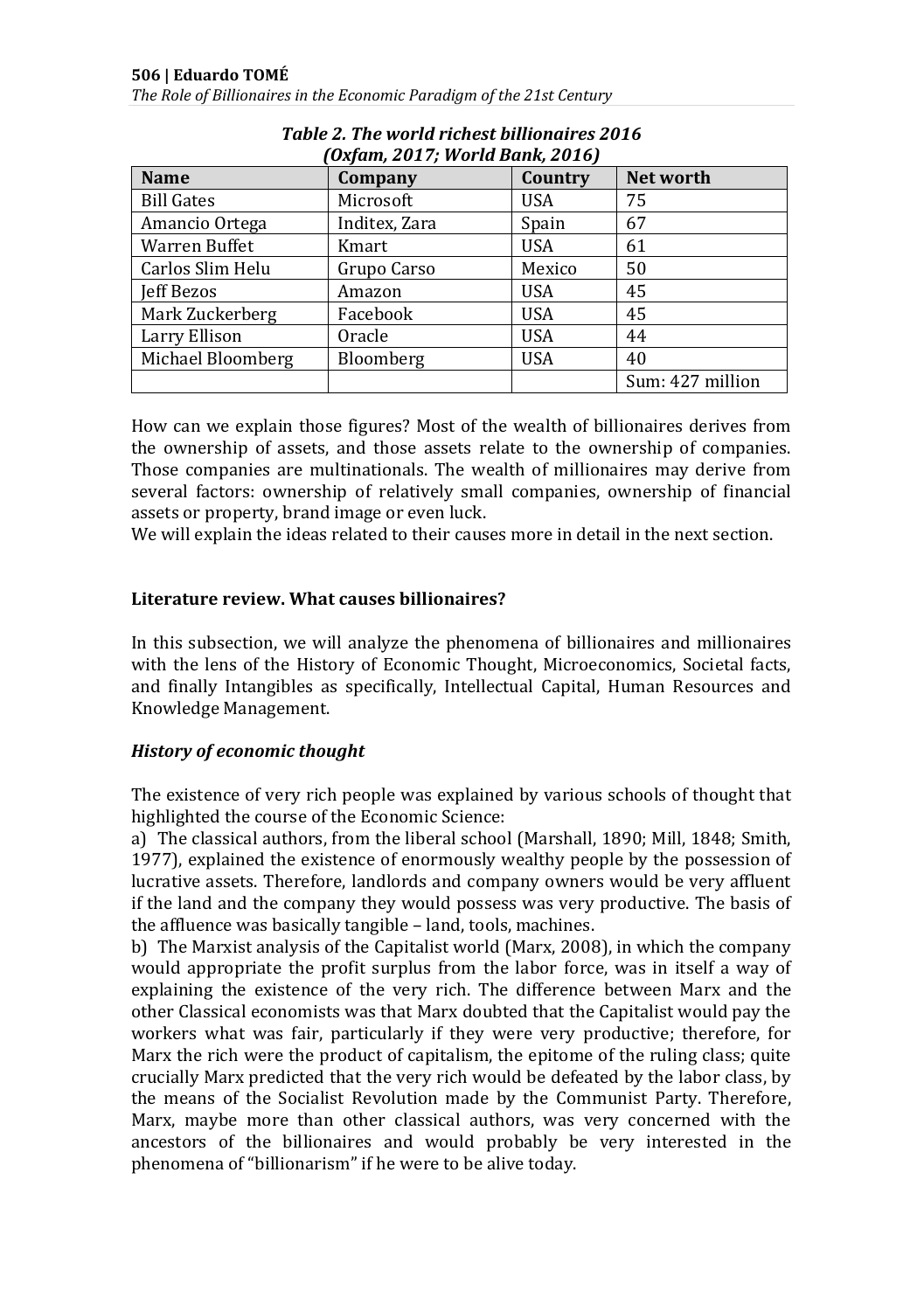c) The Liberal Classical and the Marxist analysis were two contrasting theories about wealth. They were somehow softened and intersected by the Catholic Church (Pope Leo XIII, 1891) and Bismarck (1884), which defined the basis for the conservative social model. For those thinkers, a certain level of austerity and parsimony was needed in the upper classes of the society, in order to maintain the social peace and to ensure the political stability; moreover, the society would only last if an agreement was reached between the State, the workers and the employers (a proxy of the billionaires) to fund important aspects like the social security of workers.

d) After the Great Recession, Keynesianism economics generated a progressive form of income and company taxes, which by redistributing wealth massively, effectively diminished considerably the wealth of the very rich (Keynes, 1936), and put them contributing to the society.

### *Microeconomic aspects*

The microeconomic theory also provides a considerable number of explanations on what generates a billionaire. Namely the market structure and the tax system:

a) The first of those explanations is linked with the form of the market (Frank, 2005). In fact, monopolies, monopsonies oligopolies, and oligopsonies tend to generate more very rich people than the free market. The reason is that owners of companies in those markets tend to use their privileged position to raise price above marginal costs, increasing the profit margin and in the end increasing its owner wealth. The situation is more frequent and profitable in monopolies and monopsonies than in oligopolies and oligopsonies, due to the number of the company in action. In all these cases there is also a tendency for the number of firms to be small and their dimension large; in a globalized economy that fact tends to make the owners of those organizations (which become naturally multinationals) very rich and ultimately billionaires

b) The second explanation relates to the tax system. Some tax systems are more progressive than others and in some of them, rich people may have to pay 90 percent of their income. Known stories exist about very rich people that change or changed their location to pay fewer taxes (Tom Jones, Alain Prost) while some others did not have that luck (Bjorn Borg and the Abba group members) at least for some time. Also, the existence of a tax over big fortunes has been debated and implemented, namely in France (Thorndike, 2014). Proponents say that tax is socially understandable and would bring benefits to the society. Opponents note however that the tax would increase the outflow of capital from the country and would likely decrease investment. The French experience on that type of tax did not last long and nowadays only the far left parties defend that tax.

Some systems are more permissive than others, and the way some people know how to profit from the legal loopholes to increase their wealth may be decisive to those people. In this context, in a globalized world in which capital flows are the rule the existence of tax heavens (like Monaco) and off shores (like the Cayman Islands, the Virgin Islands, Madera in Portugal) is in itself a cause of very high wealth and very rich people. Billionaires and the companies they own are known to use complex and elaborated financial vehicles to evade the tax and pay less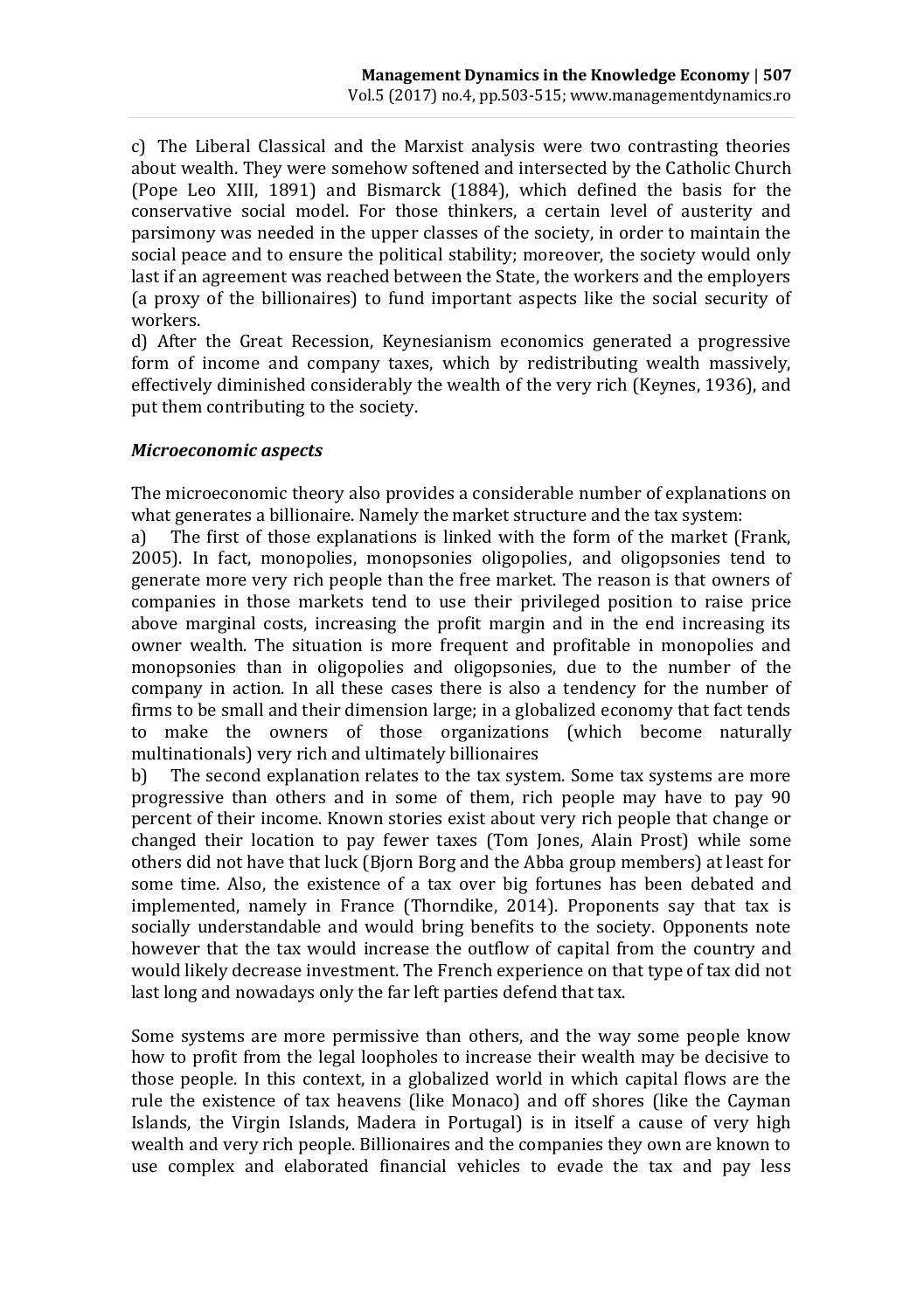(Nicholson, 2016). In 2016 news broke about worldwide evasion like the Panama Papers (ICIJ, 2016). Google and Ireland (The Guardian, 2016), and known football stars (The Guardian, 2017b) all this was well documented in the press worldwide.

### *Macro or societal facts*

Other causes of very high wealth are the political power, crime, perceived uniqueness linked to brands and marketing, technology, globalization, and luck. We are going to analyze each one of these factors now:

a) The political power is important because many fortunes are made through monopolies which are obtained with the support of the state; furthermore, the history of the dictatorships in the last 100 years is accompanied by a list of ruling families, which assumed the political power while amassing very considerable fortunes, before being toppled down; the last known cases relate to this Springs "Arab uprising" (BBC, 2011);

b) Crime is also a factor of big wealth; the organized crime is oligopolistic or monopolistic by nature, and the crime barons tend to evade taxes; the big wealth is also a factor of power and intimidation (Barry, 2007). From the mafia to the drug chiefs, arms dealers and prostitution ring leaders, all the big criminals of the world tend to be very rich (Carlyle, 2012); corruption is another form of obtaining wealth (Husted, 1999).

c) Very rich people benefit from the fact that they or the good/ service they rely on to become rich is unique or at least that it is distinguishable from the others. It is not only by a joke the José Mourinho says he is the "Special One" (YouTube, 2004). There is only one champion in every sport per year. And highly hierarchical fields (sport) tend to generate more millionaires than less hierarchical fields (the teaching profession). Moreover, those "unique" persons are dependent on a brand and on marketing strategies. It may happen that those persons are considered as a brand by themselves (like sports persons as Ronaldo, Messi or Herman Maier), or it may only be the case that those persons own organizations that are represented by successful brands (like Bill Gates or Yves Saint Laurent). In any case, those brands are commercialized through marketing techniques, which are themselves essential to the existence of the very rich people;

d) Technology also facilitates deeply the existence of billionaires and millionaires (Rosen, 1981), because it increases the number of persons that may have access to the good or service, and because it increases the possibility of production of the good or service. In particular, the Information technology (IT) was responsible for the exponential increase in the possibility of the existence of very rich people because it made possible that the product was reached a global audience. The internet is the ultimate of those tools for the creation of the very rich. As soon as a product is online, it may generate a fortune, depending on the other factors;

e) The globalization process also is a major factor of wealth for the very rich. First of all, the lowering of the trade barriers has facilitated the selling of the products made by the companies owned by these people. Second, globalization has facilitated the movements of production factors for those companies and the transformation of those companies in multinational conglomerates. Third, the free movement of capital increased the possibility of gains in the capital markets. Finally, the benefits from the tax heavens are accrued in a global world;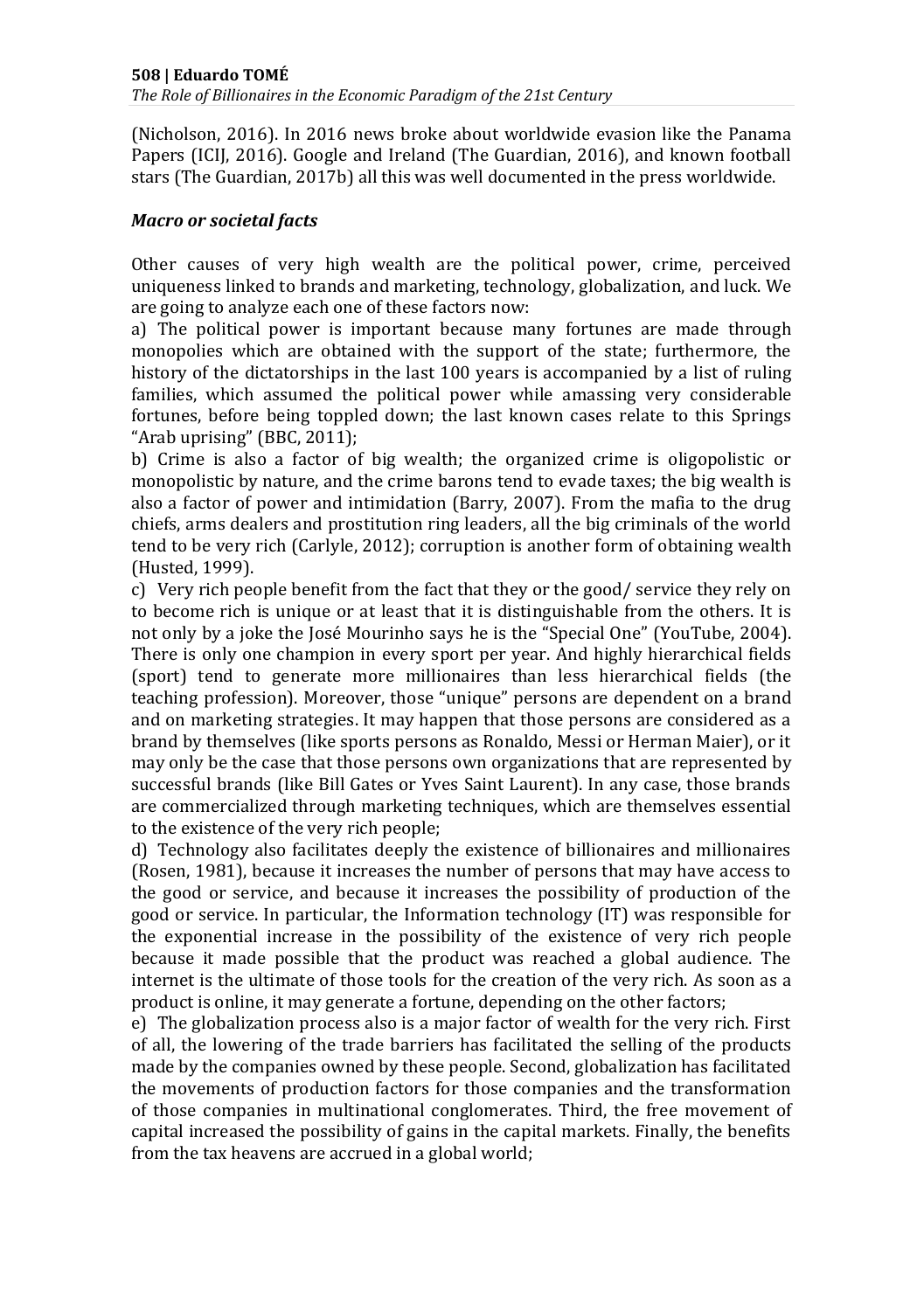f) Finally, luck may be a source of very high wealth. With the emergence of globalization and IT technologies betting become a global phenomenon. Millions of pounds may be own from official betting in sport (William Hill and other not so legal betting schemes), or by national or European lotteries (el Gordo and euro millions), National lotteries in particular claim that they "create eccentrics every week" (El Gordo, 2017).

## *Intangibles: Intellectual Capital (IC) and Human Resources and Knowledge Management (KM)*

IC is a very recent concept in the history of economic thought (Edvinson & Malone, 1997). The three main components of IC are Human Capital, Structural Capital, and Social Capital. These components are value drivers in companies, IC being responsible for the difference between the market value and the book value (Edvinson & Malone, 1997). As economic reality is always changing IC is seen as a strategic element for its possessors whose dynamic is decisive to manage (Sveiby, 1997). Many methods have been used to assess investments in IC (Sveiby, 2010). The concept was defined as a sum of intangible assets of companies (Bornermann & Alwert, 2007), but also on regions (Bonfour & Edvinson, 2005) and more recently on individuals (Mura & Longo, 2013).

Since the 60s of the last century, analysis had been done about the disadvantaged (Atkinson, 1983), and it was well established that investing in Human Capital (which is one of the components of IC) was a way of eliminating poverty. But as described in the following Table 3, the analysis of Intellectual Capital and of inequalities followed separated routes (Tomé & Khazieva, 2015).

|                       | <b>Intellectual Capital</b> | <b>Inequalities</b>      |
|-----------------------|-----------------------------|--------------------------|
| <b>Beginnings</b>     | <b>Nineties</b>             | <b>Sixties</b>           |
| Dominant subject of   | Companies                   | Individuals              |
| analysis              |                             |                          |
| Dominant problem or   | Market value minus book     | Reduction of inequality, |
| research questions    | value                       | elimination of poverty   |
|                       |                             | and exclusion            |
| <b>Dominant focus</b> | Strategic                   | Social                   |
| Dominant              | Balance Scorecard, Tobin    | Gini and Theil indexes   |
| methodology           |                             |                          |
| <b>Main authors</b>   | Edvinson, Kaplan, and       | Atkinson. Sen,           |
|                       | Norton                      | Berghman                 |
| <b>3Known studies</b> | Bonnerman (Incas study)     | Luxembourg income        |
|                       |                             | studies                  |

*Table 3. Intellectual Capital and Inequalities (Tomé & Khazieva, 2015)*

Having said that, and quite surprisingly, the economic studies of the very rich were very few; some analysis on the dimension of their wealth may be found in Atkinson (1983), and the seminal study about the rich people behavior made more than 100 years ago remained for many years (Veblen, 1899). Very recently, Piketty (2013),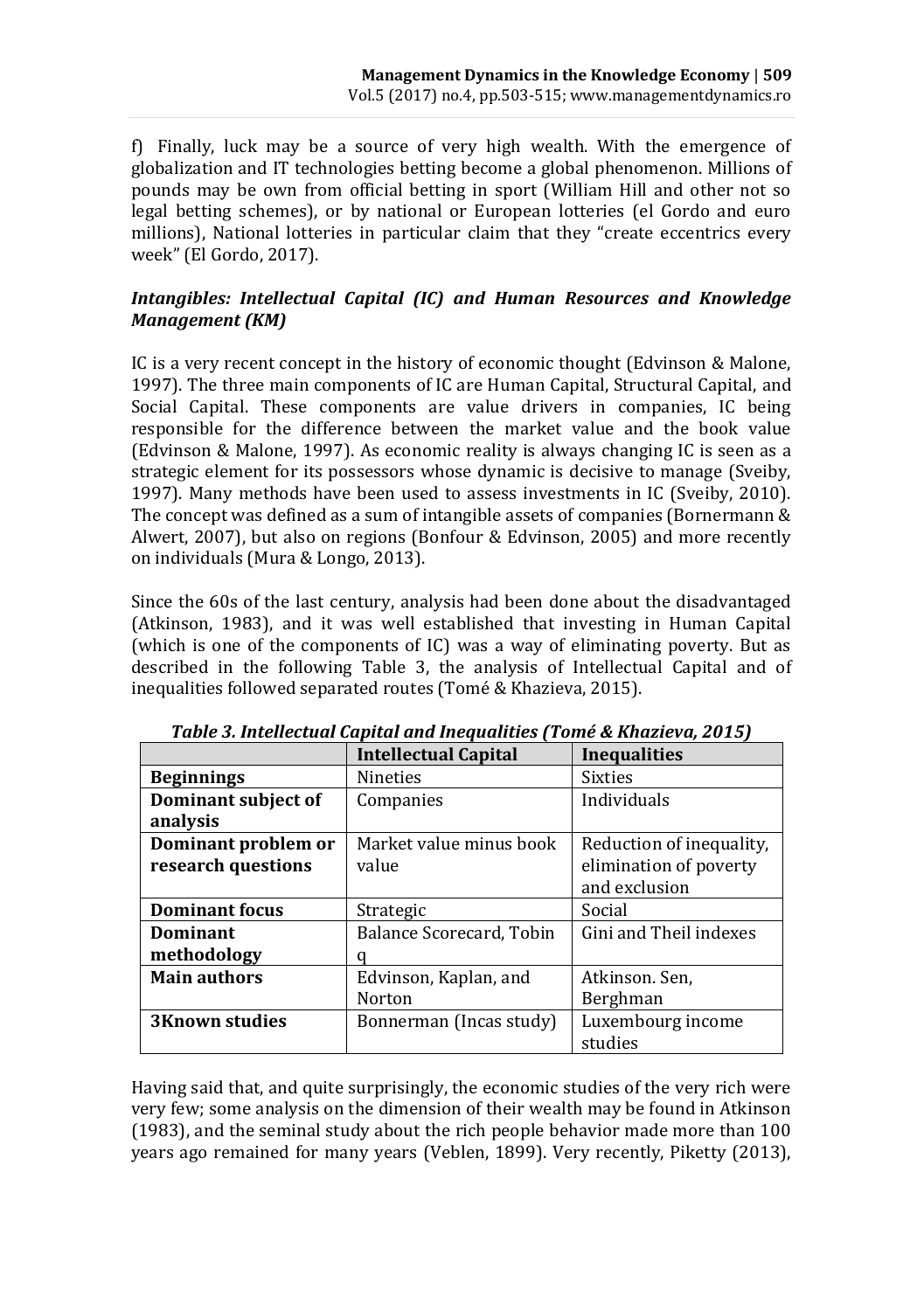*The Role of Billionaires in the Economic Paradigm of the 21st Century*

who worked with Atkinson, in its very well-known book on Capital, debated the possibility of the world becoming more oligarchic due to the imbalance in wealth distribution (Piketty, 2013) and also the possibility of the existence of "supercadres" that would become rich (Piketty, 2013).

Furthermore, in modern theories, the value of the wealth of billionaires depends crucially on the market value of the companies they own (Edvinsson & Malone, 1997). That market value is defined by the number of shares times the value of each share. Billionaires own companies whose number of shares is in the millions and whose value per share is also very high. Therefore, the value of the companies' market share is of billions and that value increases the wealth of the owners. A decrease in the value of the company stock may originate a fall in the wealth of the person of millions of dollars, but the reverse is also possible. The increase in the number of billionaires is decisively related with the increase in the success of the stock market worldwide.

Quite crucially, theoretically, the stock market value should reflect the value of the tangible assets, but also of the intangible assets of companies. Given that knowledge workers and companies possess more intangible assets than non-knowledge workers and companies, we may say that knowledge companies tend to have a higher value of intangible assets, and therefore tend to have a higher market value. The highest the market value the higher the possibility of the company owner being a billionaire. Therefore, by directly influencing the stock value market and the market value of companies, IC is a cause of the existence of billionaires.

Also given that IC encompasses competences, routines and brands, and given that those three elements may accrue to the value of a company, it becomes clear that IC may also increase the wealth of the companies' owner. In simple words – billionaires are partial or total owners of multinational companies, and the market value of those companies depends crucially on their human resources, their routines and their brand image.

Moreover, two types of studies have been done over companies that emphasize the importance of intangibles as a source of billionaires' wealth.

a) The first type is related to Human Resource Development, which deals with competences, talent and skills (McGuire, 2014). Basically all the studies done in this area show that competences, skills and talent have very beneficial impacts in organizations. And, quite crucially many of these studies have been done in large companies, corporations and multinationals (Farndale & Paauwe, 2005; McGraw, 2014). Therefore, the companies billionaires own are themselves the definitive example and sometimes the case study which proves that companies and organizations as a whole benefit from human resources.

b) The second type of analysis relate with Knowledge Management (Nonaka & Takeuchi, 1995). The analysis concerns the cycle of knowledge, knowledge creation, and also tacit and explicit knowledge. It all comes down to the need of organizations to create, use and profit from knowledge in order to become better and more prosperous and profitable and to have a positive impact in societies (Bratianu, 2015). Quite significantly a big share of the explicit implementation and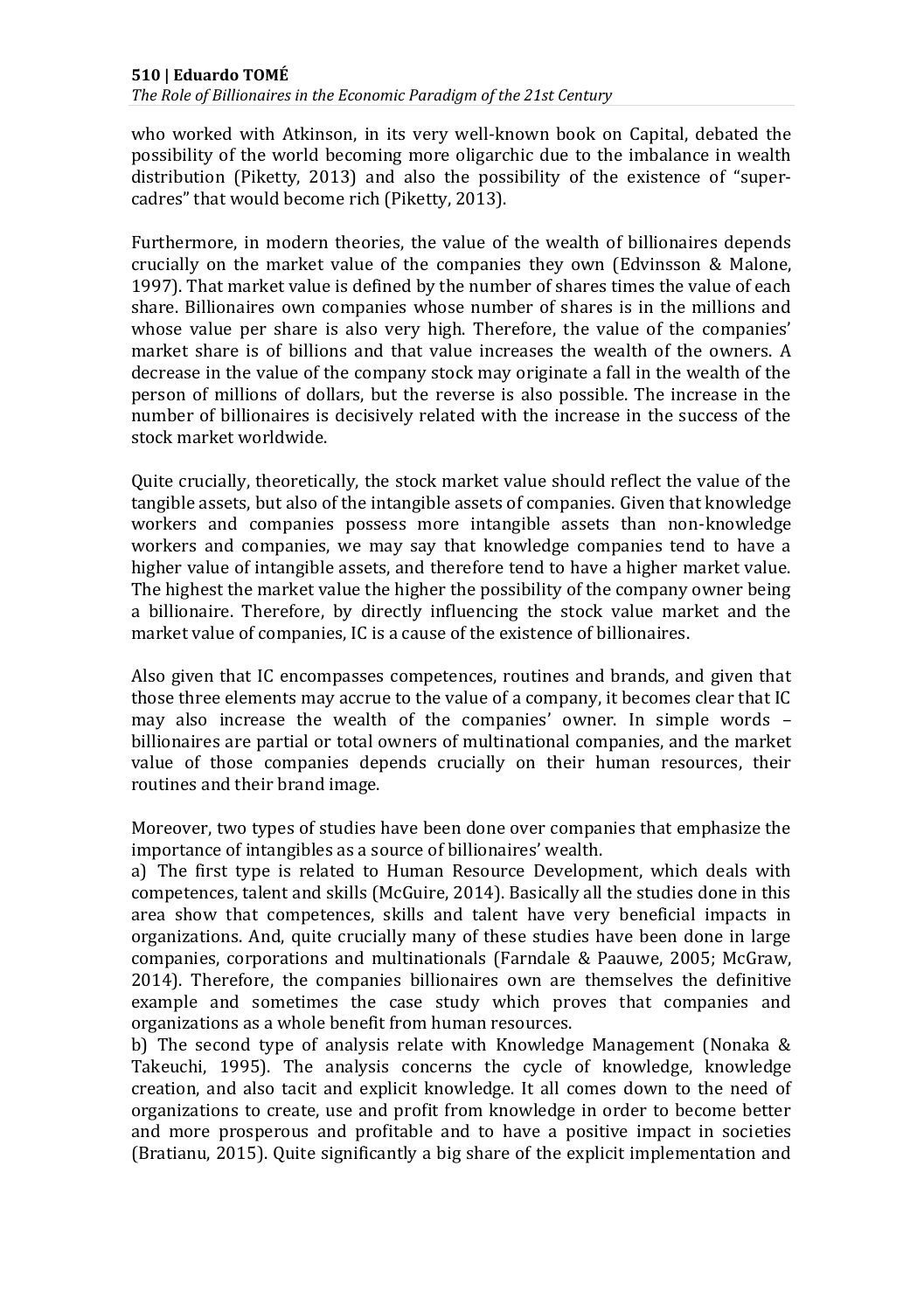the detailed study of KM practices has been done in multinationals (Kumar, Vidyapith, & Gupta, 2014; Michailova & Nielsen, 2006; O'Sullivan, 2007) These multinationals are the ones which are owned by millionaires or billionaires or that pay to the megastars the money they own. Therefore, KM is directly linked to the phenomenon of millionaires and billionaires. Without KM millionaires would be fewer and billionaires might not even exist.

So, KM is, with IC and HRD, the economic basis of the wealth of billionaires. And, as a final word, we may say that behind every big project of managing intangibles lies a big corporation and ultimately a member of the small club of the billionaires.

### **Impacts: what are the consequences of the existence of billionaires?**

Billionaires are quite important in economic terms: they own the major companies in the world, those which produce the basic good – social media, computers, cars, oil or delivery of basic consumption goods. In consequence billionaires became extremely important in the world of finance, because they have the power to invest and to influence the stock market and sometimes the currency, as George Soros did in 1992 when he managed to throw the pound away from the European Monetary System (EMS). Furthermore, the social importance of billionaires is extremely important because they produce essential goods, they control essential assets and companies and they are among the biggest employers in the world.

All this leads us to the question of power: and here we believe two ideas are decisive and must be taken into consideration. In one hand, billionaires are extremely powerful in societal terms. This happens because they may influence governments to implement policies, they may fight governments over taxes, or they may even go to the political arena. In fact, in the last years, billionaires have been active in Hungary (George Soros being a major figure in Hungarian politics), the Czech Republic (Andrej Babis founder of the Ano Party that won the recent elections) and most of all, Donald Trump being elected President of the United States just one year ago.

However, on the other hand, we believe billionaires depend on the mass of employers they hire, on their skills, and their knowledge. Also, billionaires depend on good routines in companies, which implement good strategies. And finally, billionaires depend on the reputation of their companies, which depend on the billionaires' own work, but also on the work of thousands of workers and the expenditures millions consumers. Therefore, following Tomé (2005) and Tomé (2017) we believe that intangibles have the essence to make the world more balanced and to control the power of billionaires.

### **Conclusion**

The data that exist and are available about millionaires and above all millionaires are mindboggling. Millionaires are 1 in 500, billionaires 1 in 3500 000 and the top 8, or 62, are richer than half of the humanity put together.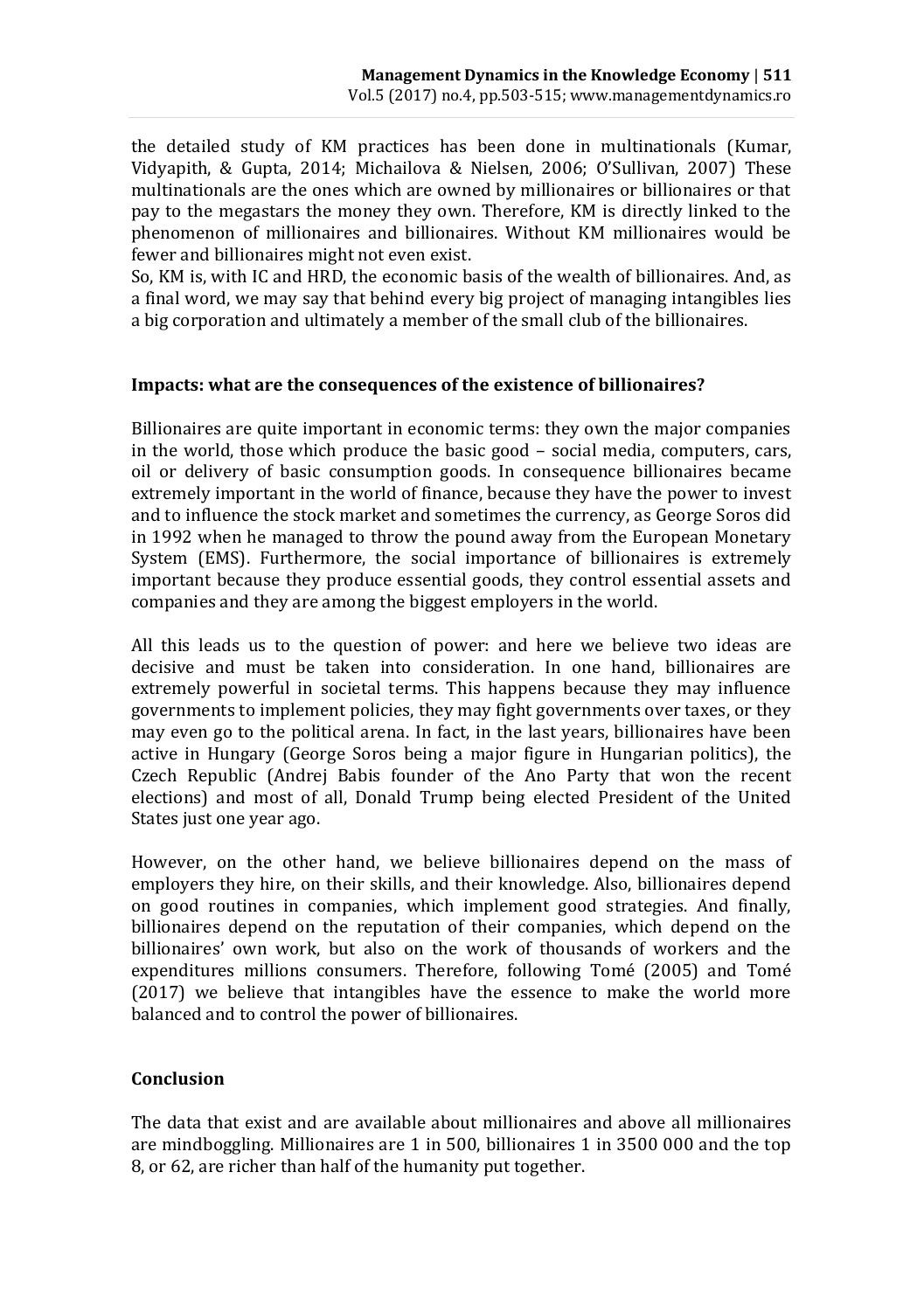### **512 | Eduardo TOMÉ**

*The Role of Billionaires in the Economic Paradigm of the 21st Century*

The phenomena of very rich people were explained by all the major economists and ideologies, from Smith to Keynes. More recently the tax system and the market structures explain a lot about the existence of billionaires. Other causes of the existence of billionaires are political power, crime, perceived uniqueness linked to brands and marketing, technology, globalization, and luck. Finally, last but not least, we believe and have demonstrated that the basis of the billionaires' wealth are intangible assets, namely Human Resources, Intellectual Capital and Knowledge Management.

All this leads to the idea that billionaires have massive importance in economic, financial, social and political terms. But, and decisively, we believe that intangibles will put a decisive break in the societal power of billionaires.

For the future, we believe that billionaires will continue to exist, and their number will even grow, because possibilities to become billionaires will increase as the world will get richer and even more connected. But also, as people will become more and more educated, and informed, they will tend to be abler to control the power of billionaires, in all areas. So, as rather surprisingly, the  $21<sup>st</sup>$  century will probably see the emergence of a more unequal society but one in which there will be much less poverty, much more knowledge and the power will be much more balanced. In that society billionaires will be a major feature because they will be a product of the society but also because they will depend on that society to survive and prosper. In the end, billionaires will only succeed to survive if the become a source of prosperity and a force of good.

> *Acknowledgment. The author would like to thank the organizers of the 11th International Management Conference – The role of management in the economic paradigm of the 21st century, held in Bucharest, Romania, from 2nd to 4th November 2017 at Bucharest University of Economic Studies to give me the chance to present the keynote speech in which this paper is based.*

### **References**

- Atkinson, A.B. (1983). *The economics of inequality.* New York: Clarendon Press Oxford University Press.
- Barry, H. (2007). Wealth Concentration Associated with Frequent Violent Crime in Diverse Communities. *Social Evolution & History*, 6(2), 29-38.
- BBC (2011). France investigates Tunisia's Zine al-Abidine Ben Ali. Retrieved from http://www.bbc.co.uk/news/world-africa-12270294.
- Bismarck, O.V. (1984). Bismarck's Reichstag Speech on the Law for Workers' Compensation. Retrieved from http://germanhistorydocs.ghidc.org/sub\_document.cfm?document\_id=1809
- Bonfour, A., and Edvinson, L. (2005). *Intellectual Capital for Communities*. Oxford: Elsevier.
- Bornermann, M., and Alwert, K. (2007). The German guideline for intellectual capital reporting: method and experiences. *Journal of Intellectual Capital*, 8(4), 563-576.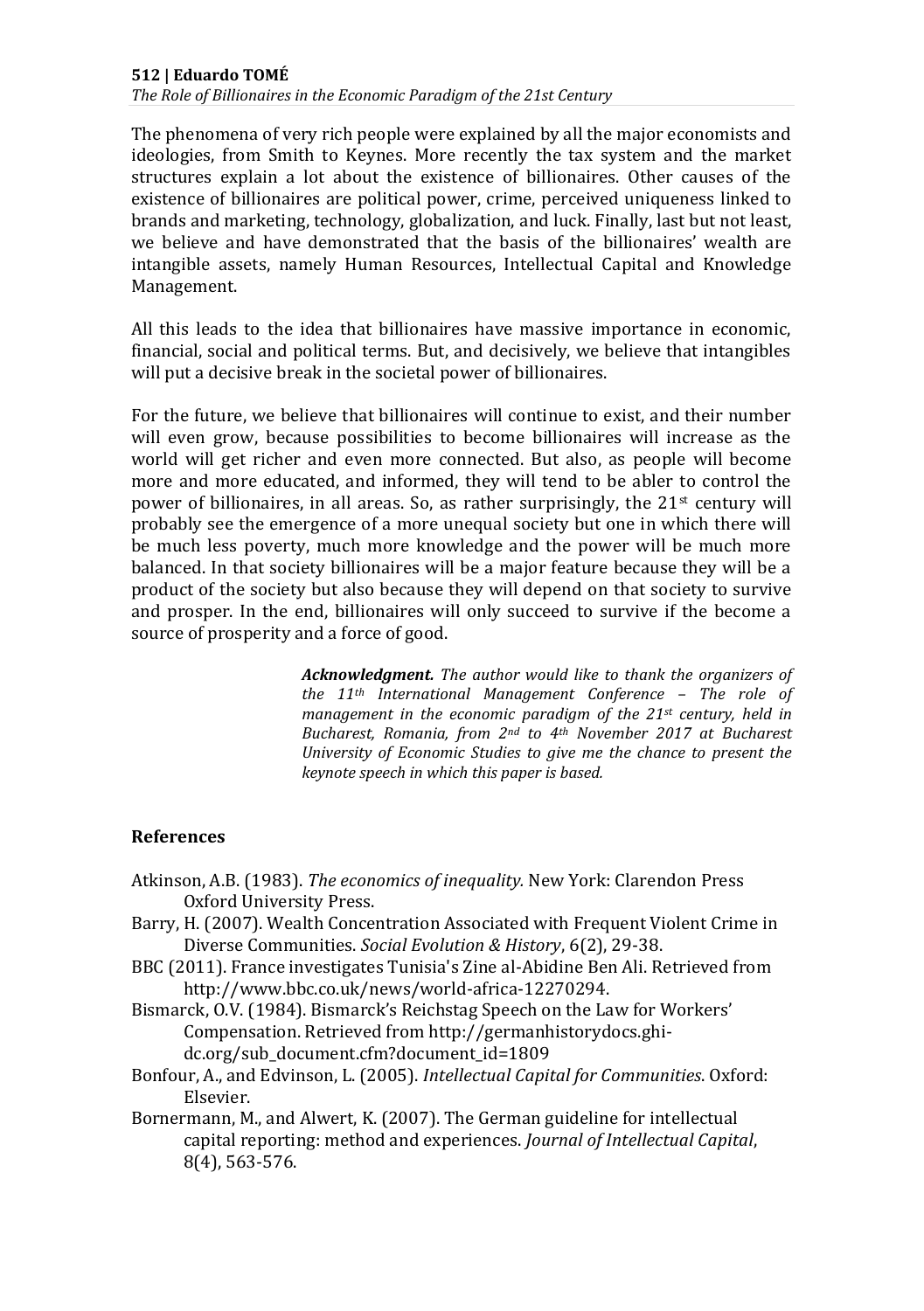- Bratianu, C. (2015). *Organizational Knowledge Dynamics: Managing. Knowledge Creation, Acquisition, Sharing, and Transformation*. Hershey, PA: IGI Global. Capgemini (2014). Exploring the World Wealth Report. Retrieved from https://www.capgemini.com/resources/exploring-the-world-wealthreport-2014/#. Carlyle, E. (2012). Billionaire Druglords: El Chapo Guzman, Pablo Escobar, The Ochoa Brothers. Retrievde from https://www.forbes.com/sites/erincarlyle/2012/03/13/billionairedruglords-el-chapo-guzman-pablo-escobar-the-ochoabrothers/#178246065ef. Edvinsson, L., and Malone, M. (1997*). Intellectual Capital: Realizing your Company's True Value by Finding Its Hidden Root*s. New York: Harper Business. El Gordo (2017). Spanish Lottery on the web. Retrieved from https://www.elgordo.com/indexen.asp. Farndale, E., and Paauwe, J. (2005). The role of corporate HR functions in multinational corporations: The interplay between corporate, regional/national and plant level. Retrievd from http://digitalcommons.ilr.cornell.edu/cahrswp/477. Forbes (2016). Forbes Rich List. Retrieved from http://www.forbes.com/billionaires/list/. Forbes (2017a). Bill Gates. Retrieved from https://www.forbes.com/profile/billgates/. Forbes (2017b). What's Donald Trump really worth. Retrieved from https://www.forbes.com/donald-trump/#30b1c10a2899. [Fourastié,](https://fr.wikipedia.org/wiki/Jean_Fourasti%C3%A9) J. (1979). *Les Trente Glorieuses ou la révolution invisible de 1946 à 1975*. Paris: Fayard. Frank, R. (2005). *Microeconomics and Behavior*. New York: McGraw-Hill. Husted, B. (1999). Wealth, Culture, and Corruption. *Journal of International Business Studies*, 30(2), 339-359. ICIJ (2016). The Panama Papers – The international Consortium for Investigative Journalism. Retrieved from https://panamapapers.icij.org/. Keynes, J.M. (1936). *The General Theory of Employment, Interest and Money*. London: Macmillan. Kumar, S., Vidyapith, B., and Gupta, S. (2014). Knowledge Management in Multinational Organizations: A Literature Review. *International Journal of Advanced Computer Technology*, 3(2), 9-21. Marshall, A. (1890). *Principles of Economics.* London: Macmillan and Co. Marx, K. (2008). *Capital: An Abridged edition*. Oxford, UK: Oxford University Press. McGraw, P. (2014). A Review of Human Resource Development Trends and Practices in Australia: Multinationals, Locals, and Responses to Economic Turbulence. *Advances in Developing Human Resources*, 16(1), 92-107. McGuire, D. (2014). *Human Resource Development: Theory and Practice*. London: Sage Publication. Michailova, S., and Nielsen, B. (2006). MNCs and knowledge management: A typology and key features. *Journal of Knowledge Management*, 10(1), 44-54. Mill, J.S. (1848). *Principles of Political Economy with some of their Applications to* 
	- *Social Philosophy*. London: Longmans, Green and Co.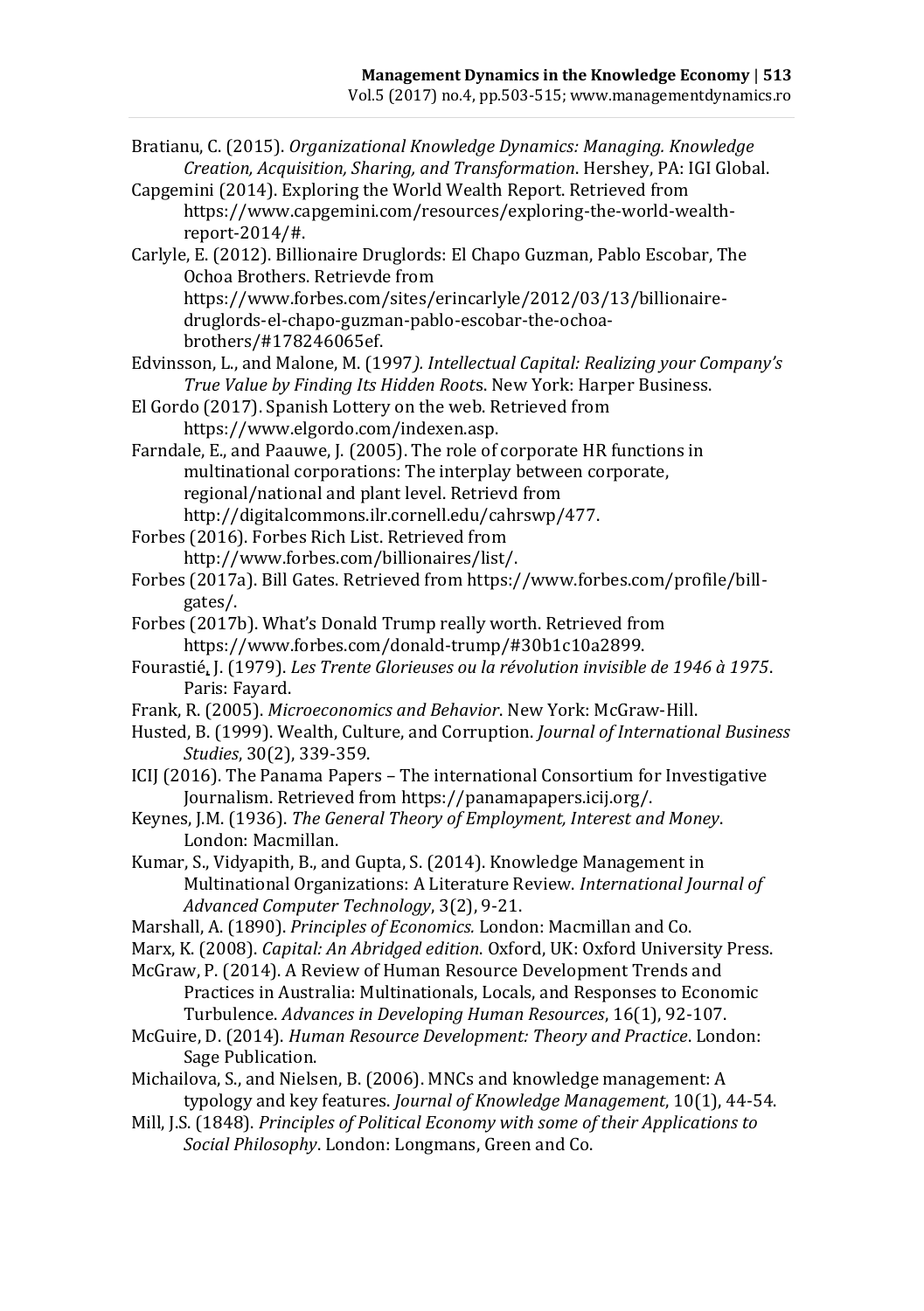### **514 | Eduardo TOMÉ**

*The Role of Billionaires in the Economic Paradigm of the 21st Century*

- Mura, M., and Longo, M. (2013). Developing a tool for intellectual capital assessment: an individual-level perspective. *Expert Systems: The Journal of Knowledge Engineering*, 30(5), 436-450.
- Nicholson, P. (2016). UK footballers from Rooney to Durie hung out to dry in film fund tax dodges. Retrieved from http://www.insideworldfootball.com/2016/10/13/uk-footballers-rooney-
- durie-hung-dry-film-fund-tax-dodges/. Nonaka, I., and Takeuchi, H. (1995). *The Knowledge-Creating Company*. Oxford: Oxford University Press.
- O'Sullivan, K. (2007). *Strategic Knowledge Management in Multinational Organizations*. Hershey, PA: IGI Global.
- Oxfam (2016). 62 people own the same as half the world, reveals Oxfam Davos report. Retrieved from

https://www.oxfam.org/en/pressroom/pressreleases/2016-01-18/62 people-own-same-half-world-reveals-oxfam-davos-report.

Oxfam (2017). Just 8 men own same wealth as half the world. Retrieved from https://www.oxfam.org/en/pressroom/pressreleases/2017-01-16/just-8 men-own-same-wealth-half-world.

Piketty, T. (2013). *Le Capital au 21eme siècle*. Paris: Editions du Seuil.

- Pope Leo XIII (1891) Rerum Novarum, Papal Letter to Christianity, Vatican. Retrieved http://w2.vatican.va/content/leoxiii/en/encyclicals/documents/hf\_l-xiii\_enc\_15051891\_rerumnovarum.html.
- Rosen, S. (1981). The Economics of Superstars. *American Economic Review*, 71(5), 845-858.
- Sinelschilova, Y. (2017). How some Russian oligarchs got unbelievably rich, in unbelievable ways – Russia Beyond. Retrieved from https://www.rbth.com/business/2017/07/29/how-some-russianoligarchs-got-unbelievably-rich-in-unbelievable-ways\_812844.
- Smith, A. (1977). *An Inquiry into the Nature and Causes of the Wealth of Nations*. Chicago: University Of Chicago Press.
- Sveiby, K.E. (1997). The Intangible Asset Monitor. *Journal of Human Resource Casting and Accounting*, 2(1), 73-97.
- Sveiby, K.E. (2010). Methods for Measuring Intangible Assets. Retrieved from http://www.sveiby.com/articles/IntangibleMethods.htm
- Sunday Times (2016). The Sunday Times Rich List. Retrieved from www.thesundaytimes.co.uk/richlist.
- The Guardian (2009). Wall Street bonuses under fire. Retrieved from https://www.theguardian.com/business/2009/jul/31/wall-street-bonusesbailout.
- The Guardian (2016). Google pays €47m in tax in Ireland on €22bn sales revenue. Retrieved from

https://www.theguardian.com/business/2016/nov/04/google-pays-47meuros-tax-ireland-22bn-euros-revenue.

The Guardian (2017a). Neymar set to seal world-record move to PSG worth £450m in fees and wages. Retrieved from https://www.theguardian.com/football/2017/aug/02/neymar-psgbarcelona-tells-team-mates-leave.